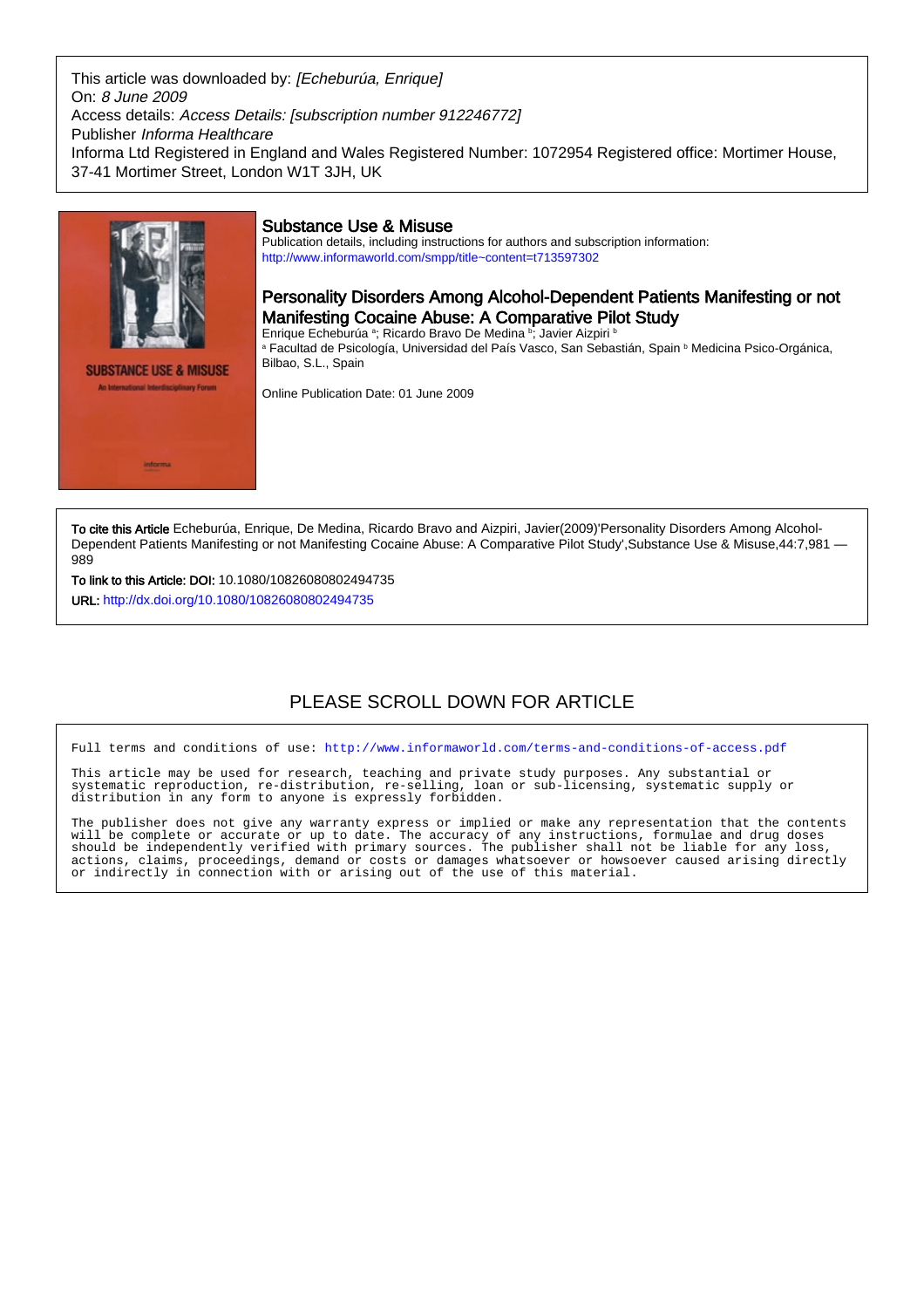# **Substance User Personality Disorders: Pilot Study**

# **Personality Disorders Among Alcohol-Dependent Patients Manifesting or not Manifesting Cocaine Abuse: A Comparative Pilot Study**

ENRIQUE ECHEBURÚA,<sup>1</sup> RICARDO BRAVO DE MEDINA,<sup>2</sup> AND JAVIER AIZPIRI2

<sup>1</sup>Facultad de Psicología, Universidad del País Vasco, San Sebastián, Spain <sup>2</sup>Medicina Psico-Orgánica, S.L., Bilbao, Spain

*This study assessed personality disorders (PDs) in 158 alcohol-dependent outpatients (62 manifesting cocaine abuse and 96 without cocaine abuse) with the International Personality Disorders Examination interview between 2003 and 2006. Thirty-nine alcoholdependent/cocaine abusers (62.9% of this group) and 51 only alcohol-dependent patients (53.1% of this group) manifested at least one PD. There were no statistically significant difference***s** *between groups in the overall prevalence rate of PDs. The most prevalent PDs, among the alcohol-dependent/cocaine abusers, were antisocial (21%), narcissistic (14.5%), and borderline (11.3%) PDs. The most frequently diagnosed PDs among the only alcohol-dependent patients were obsessive–compulsive (20.8%), paranoid (10.4%), and dependent (9.4%) PDs. There were significant differences between the groups. The study limitations are discussed.*

**Keywords** personality disorders; alcohol dependence; cocaine abuse

### **Introduction**

Studies in both population- and clinic-based settings document a higher prevalence of personality disorders (PDs) among people manifesting substance use disorders than among the general population and even than among the patients affected by Axis I mental disorders other than addictions (Echeburúa, Bravo de Medina, and Aizpiri, 2005, 2007; Fernández-Montalvo and Echeburúa, 2004; Grant et al., 2004).

Evidence to date suggests that over half of the substance users seeking treatment will meet criteria for one or more PDs (Driessen, Veltrup, Wetterling, John, and Dilling 1998; Grant et al., 2004; Echeburúa et al., 2005; Fernández-Montalvo, Landa, López Goñi, and Lorea, 2006; Pettinati, Pierce, Pierce, Belden, and Meyers, 1999; Powell and Peveler,

Address correspondence to Facultad de Psicología, Universidad del País Vasco, Avenida de Tolosa 70, 20018 San Sebastian, Spain. E-mail: enrique.echeburua@ehu.es. ´

1The journal's style utilizes the category *substance abuse* as a diagnostic category. Substances are used or misused; living organisms are and can be *abused.* Editor's note.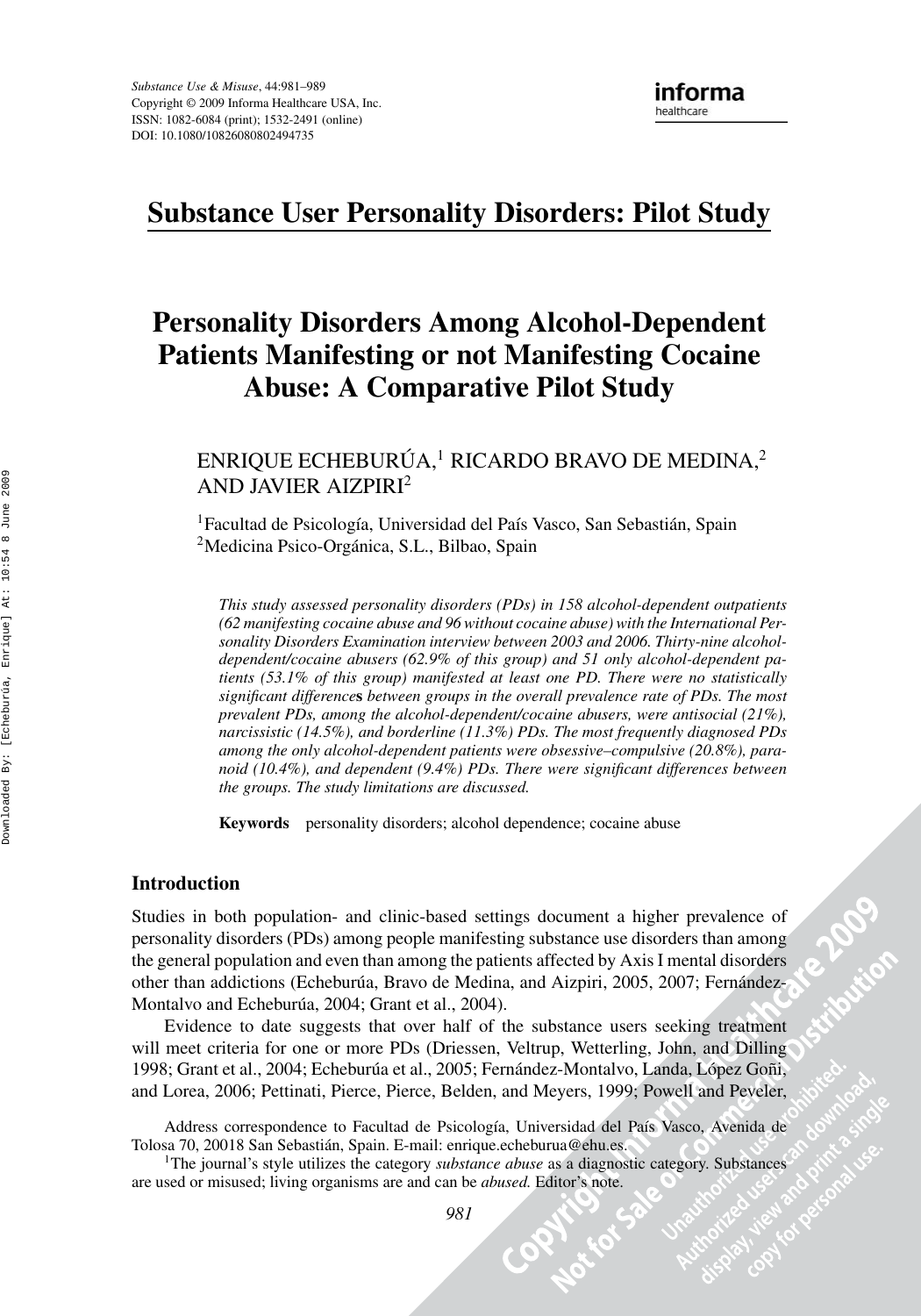1996; Zimmerman and Coryell, 1989). In these reviews, estimates of prevalence of any PD diagnosis range from 34% to 100%, so a high prevalence of PDs among people manifesting substance use disorders is a consistent finding (Welch, 2007). A meaningful comparison of prior and more current data in reported prevalence studies is difficult to make because of large discrepancies.

Similarly, the number and types of PDs found in the literature are very heterogeneous. The most prevalent in the clinical trials have been antisocial and borderline PDs. Furthermore, the average number of PD diagnoses is generally 1.8–4, with an extensive overlap among PDs themselves (DeJong, van den Brink, Harteveld, and Van der Wielen, 1993; Driessen et al., 1998). Thus, the available current data are inconsistent and not conclusive.

The diagnostic disparity and the lack of consistency in the literature with respect to the prevalence, number, and types of PDs associated with substance use disorder are likely to be related to the assessment tools (questionnaires, interviews, etc.); to the type, comorbidity, or severity of substance use disorder considered (abuse or dependence); and to the mental health settings (inpatients or outpatients) (Sher, Trull, Bartholow, and Vieth, 1999).

There are some difficulties with diagnosing PDs in people manifesting active substance use disorders. These problems arise mainly because of behaviors that may be secondary to the effects of a dependence syndrome, such as disturbances in interpersonal functioning that result from the overwhelming importance of drug seeking in severe dependence (Welch, 2007).

There are no any studies comparing the comorbidity of PDs in alcoholism who manifest or do not manifest cocaine abuse. This topic may be relevant because the use of alcohol and cocaine together occurs frequently. Furthermore, the co-occurrence of PDs and substance use disorders is of great interest for the potential role played by PDs in "vulnerability" to substance misuse and dependence, for the impact of PD on the prognosis of substance use disorder (and vice versa), and for the effectiveness of treatment for patients manifesting both substance use and PDs. Substance misusers manifesting PDs are more likely to need longer-term supports than those without PDs (Welch, 2007).

The main aim of this study was to compare the frequency and profile of PDs among treatment-seeking alcohol-dependent patients manifesting or not manifesting cocaine abuse. Our main empirically based hypothesis is that PDs, mostly borderline and antisocial, are more prevalent among alcohol-dependent/cocaine abusers than among only alcoholdependent patients and that alcohol-dependent/cocaine abusers will be found to be more impulsive and will be sensation seekers.

#### **Method**

#### *Participants*

The sample for this cross-sectional clinical–epidemiological study consisted of 158 alcoholdependent subjects (62 manifesting cocaine abuse and 96 not manifesting cocaine abuse). The sample was drawn from patients at the psychiatric outpatient department of the Psychoorganic Medicine Clinic (Bilbao, Basque Country, Spain). The treatment program's ideology is abstinence-oriented, uses pharmacotherapy and cognitive–behavioral techniques, and lasts for 6 months. The most significant demographic characteristics of the total sample are presented in Table 1. All patients gave their informed consent to take part in the study, and the response rate was 100%.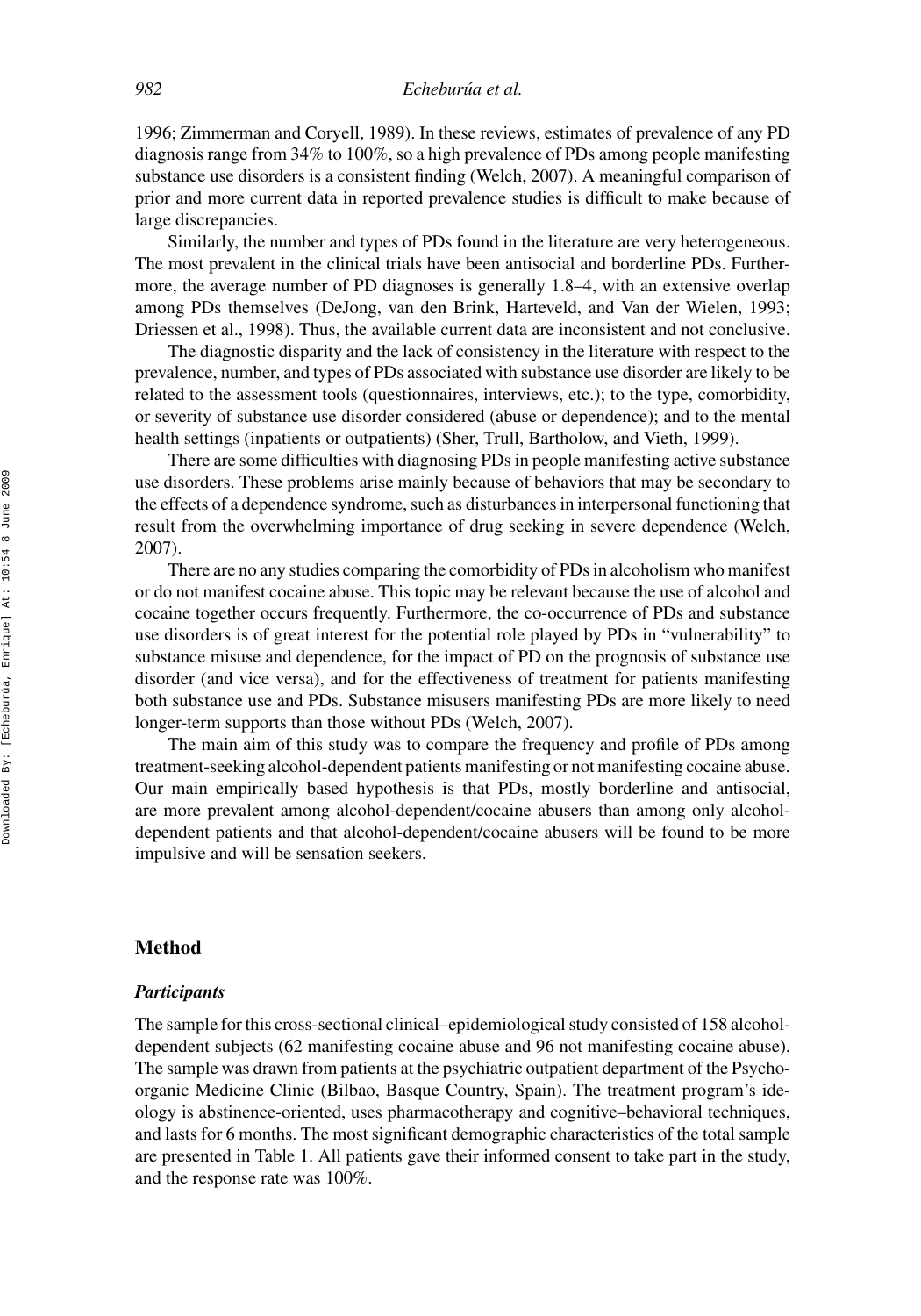| enceled bochoderinographic enaracteristics of the sample |                                             |                                                  |                  |  |  |
|----------------------------------------------------------|---------------------------------------------|--------------------------------------------------|------------------|--|--|
| Variables                                                | Alcoholics with<br>cocaine abuse $(N = 62)$ | Alcoholics without<br>cocaine abuse ( $N = 96$ ) | $\boldsymbol{t}$ |  |  |
| Age, $M(SD)$                                             | 34.79 (8.5)                                 | 48.99 (10.5)                                     | $8.872***$       |  |  |
|                                                          | $N(\%)$                                     | $N(\%)$                                          | $\chi^2$ (df)    |  |  |
| <b>Sex</b>                                               |                                             |                                                  |                  |  |  |
| Men                                                      | 46 (74.2)                                   | 57 (59.4)                                        | 3.645(1)         |  |  |
| Women                                                    | 16(25.8)                                    | 39 (40.6)                                        |                  |  |  |
| Marital status                                           |                                             |                                                  |                  |  |  |
| Single                                                   | 38 (61.3)                                   | 50(52.1)                                         |                  |  |  |
| Married                                                  | 11(17.7)                                    | 19(19.8)                                         | 34.682 $(3)$ *** |  |  |
| Divorced                                                 | 13(21)                                      | 19 (19.8)                                        |                  |  |  |
| Widowed                                                  | 0(0)                                        | 8(8.3)                                           |                  |  |  |
| Education                                                |                                             |                                                  |                  |  |  |
| None                                                     | 2(3.2)                                      | 5(5.2)                                           |                  |  |  |
| Primary                                                  | 18 (29)                                     | 23(24)                                           | $13.228(3)$ **   |  |  |
| Secondary                                                | 33 (53.2)                                   | 30(31.3)                                         |                  |  |  |
| University                                               | 9(14.5)                                     | 38 (39.6)                                        |                  |  |  |
| Socioeconomic status                                     |                                             |                                                  |                  |  |  |
| Middle-low                                               | 6(9.7)                                      | 12(12.5)                                         | 2.661(2)         |  |  |
| Middle                                                   | 48 (77.4)                                   | 63(65.6)                                         |                  |  |  |
| Middle-high                                              | 8 (12.9)                                    | 21(21.9)                                         |                  |  |  |

**Table 1** Selected Sociodemographic characteristics of the sample

∗∗*p <* .01; ∗∗∗*p <* .001.

All patients ( $N = 158$ ) were recruited from consecutive attenders  $> 18$  years of age who met the diagnostic criteria of the *Diagnostic and Statistical Manual of Mental Disorders* (4th ed., text rev.) (*DSM-IV-TR*; American Psychiatric Association, 2000) for alcohol dependence. In addition, alcohol-dependent patients manifesting cocaine abuse met additional diagnostic criteria of *DSM-IV-TR* for cocaine abuse.

All of them were seeking treatment for problems related to drinking. A primary diagnosis of alcohol dependence was required to be included in the clinical trial.

#### *Assessment Measures*

The *Structured Clinical Interview* is used to assess, in an initial interview, mental disorders according to diagnostic criteria of *DSM-IV-TR*. The content of the interview is related to the information most relevant to this study: current difficulties, current mental disorders, antecedents, family, education, work, social relationships, alcohol and drug abuse, hobbies, etc.

The International Personality Disorders Examination (IPDE; Loranger, 1995; Spanish version of López-Ibor, Pérez-Urdániz, and Rubio, 1996) is a semistructured diagnostic interview designed to assess PDs. The IPDE covers all the criteria for the 11 Axis II disorders of *DSM-IV*. To establish reliable diagnoses, the behavior or trait must be present for at least 5 years and the criterion must be met before the age of 25. A self-administered IPDE screening questionnaire is available before the interview to assist in identifying PDs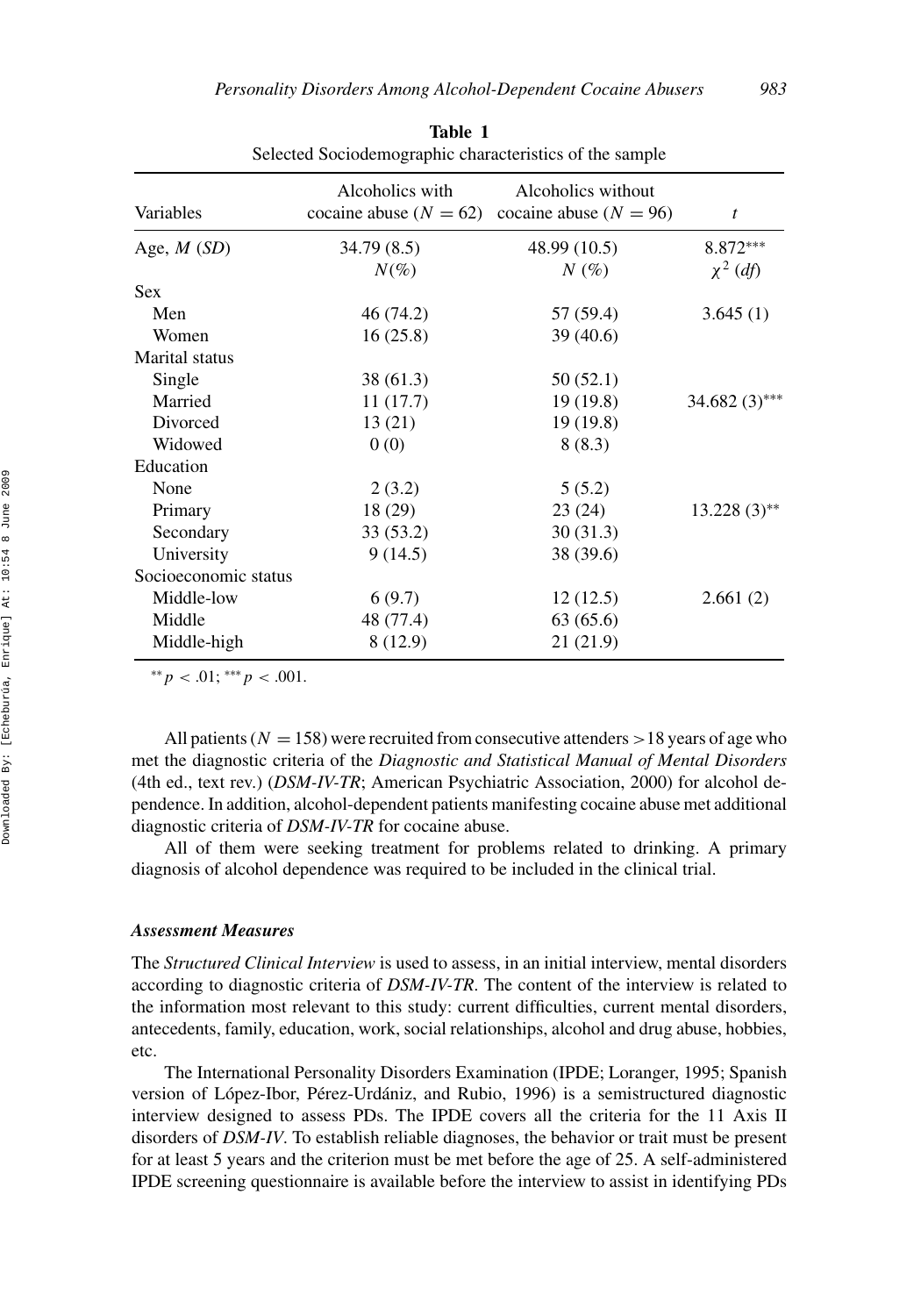that might be of focus in the interview. Interrater reliability of the IPDE (median kappa  $=$  .73) as well as test–retest reliability (median  $=$  .87) (Blanchard and Brown, 1998) is generally good.

Personality tests, such as the Barratt Impulsiveness Scale (BIS; Barrat, 1985) and Sensation Seeking Scale (SSS; Zuckerman, 1979), and psychopathological measures, such as Symptom-Check-List (SCL-90-R; Derogatis, 1975), were also used as adjunctive assessment tools.

#### *Procedure*

Once all participants were selected according to the previously indicated criteria, the pretreatment assessment was conducted in two sessions. In the first session, data related to psychopathological characteristics were collected, and the IPDE screening test was carried out. In the second session, the PDs identified in the previous IPDE screening test were accurately assessed with the IPDE interview. The time between assessments was 1 week. All patients were abstinent before the first interview, and the testing was reported for at least two weeks, in order not to be influenced by the residual effects of alcohol or cocaine. All assessments were made between 2003 and 2006.

To control the interrater reliability, a clinical psychologist (the second author) and a psychiatrist (the third author) sat in on the same interview and provided independent rating for each subject. Using the structured clinical interview and the IPDE, they were able to give a clinical diagnosis of both alcohol dependence/cocaine abuse and PDs. The degree of agreement between the professionals, with respect to the diagnosis of alcoholism/cocaine abuse, was 100%. The interrater reliability for PDs in the joint interview was quite high  $(kappa = .81)$ .

In this study, the following data were analyzed: (a) the sociodemographic, personality, and psychopathological characteristics of both groups; (b) the overall prevalence rate of PDs among the two samples; (c) the PDs profile among the different groups; and (d) the personality-related clusters in both samples. Parametric (*t* test) and nonparametric tests  $(\chi^2)$  were used for statistical analysis. All comparisons between groups were analyzed using these tests.

#### **Results**

The alcohol-dependent patients manifesting cocaine abuse were younger, with a lower education and with a higher tendency to be single than the only alcohol-dependent patients (Table 1). As far as the personality and psychopathological profile is concerned, alcoholdependent patients manifesting cocaine abuse were more impulsive and more sensation seekers and were also more afflicted with psychological distress (most of all, with hostility) and comorbid symptoms of Axis I, such as anxiety and depression, than the only alcoholdependent patients (Table 2). Furthermore, GAF scores mean was  $43.60$  ( $SD = 7.48$ ) for the alcohol-dependent/cocaine abusers and  $44.21$  ( $SD = 7.51$ ) for the only alcohol-dependent patients, with no significant statistical differences  $(t = .118)$ .

Prevalence rates of PDs are reported with respect to IPDE. According to this criterion, 39 alcohol-dependent/cocaine abusers (62.9% of this group) and 51 alcohol-dependent patients (53.1% of this group) showed at least one PD. A comparison between groups in the overall prevalence rate of PDs did not show any statistically significant difference ( $\chi^2$  = 1.469).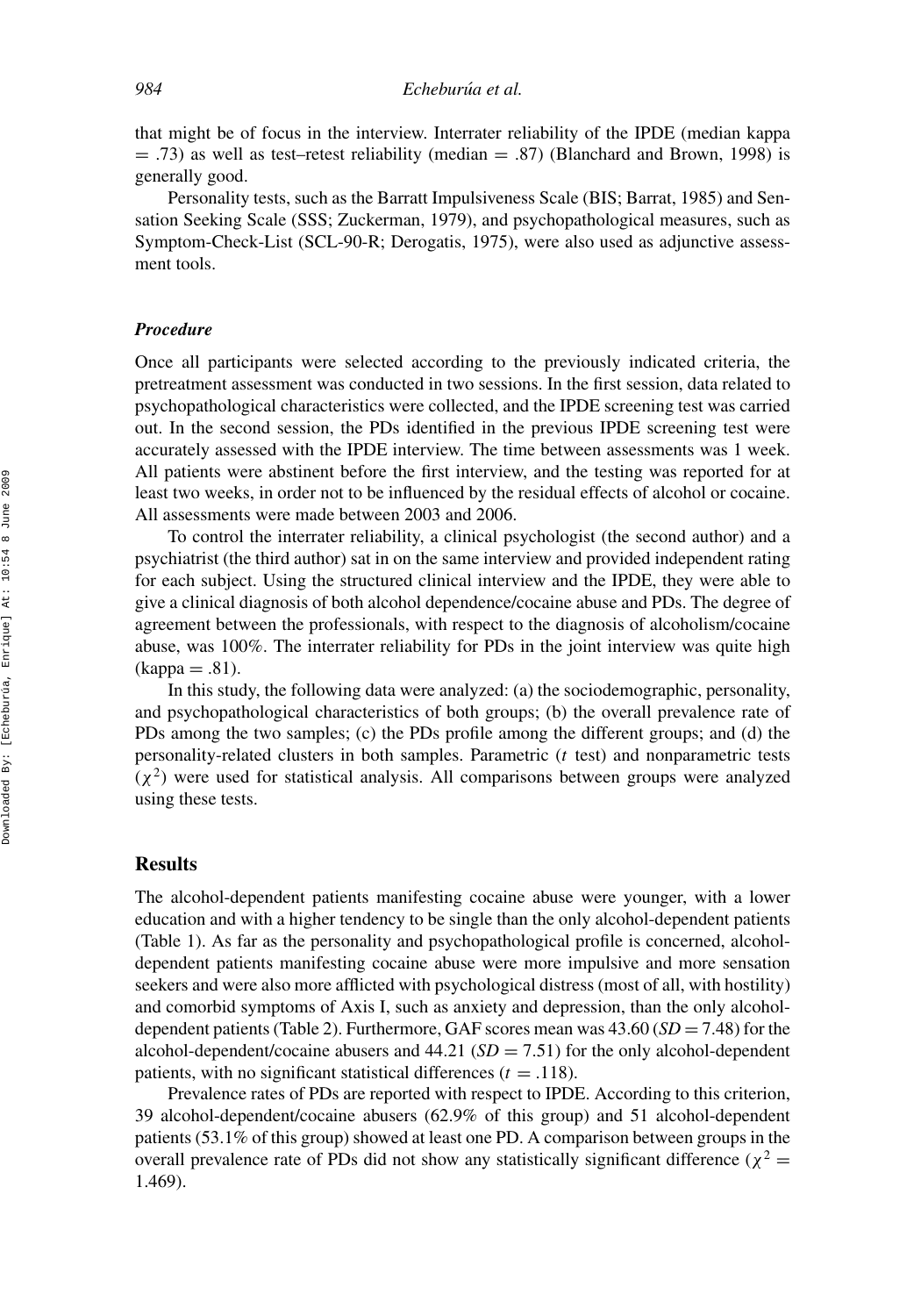| Variables                                        | Alcoholics with<br>cocaine abuse<br>$(N = 62)$ , M $(SD)$ | Alcoholics without<br>cocaine abuse<br>$(N = 96), M(SD)$ |            |  |
|--------------------------------------------------|-----------------------------------------------------------|----------------------------------------------------------|------------|--|
| Impulsiveness Scale (BIS-10)<br>$(range: 0-132)$ | 70.42 (24)                                                | 52.45 (14.5)                                             | 5.240***   |  |
| Sensation Seeking Scale (SSS)<br>$(range: 0-40)$ | 24.05(4.8)                                                | 16.68(6.2)                                               | $6.151***$ |  |
| Symptom Check-List (SCL-90-R) <sup>a</sup>       |                                                           |                                                          |            |  |
| Global Severity Index                            | 60.42(18.6)                                               | 50.15 (21.4)                                             | $2.495*$   |  |
| Hostility                                        | 61.54(28.2)                                               | 36.49(26.7)                                              | 4.433***   |  |

**Table 2** Personality and psychopathological variables of the sample

 $* p < .05; **p < .001.$ <br><sup>*a*</sup>The scores of this scale are expressed in percentiles.

The most prevalent PDs, among the alcohol-dependent/cocaine abusers, were antisocial PD (21%) followed by narcissistic (14.5%) and borderline PDs (11.3%). In comparison, the most frequently diagnosed PDs among the only alcohol-dependent patients were obsessive– compulsive (20.8%), paranoid (10.4%), and dependent (9.4%) PDs. There were statistically significant differences between the groups. Antisocial, borderline, and narcissistic PDs were more associated to alcohol-dependent/cocaine abusers than to only alcohol-dependent patients (Table 3).

**Table 3** Frequency and profile of personality disorders in the different groups in the International Personality Disorders Examination

|                       | Alcoholics with<br>cocaine abuse ( $N = 62$ ) cocaine abuse ( $N = 96$ ) |          | Alcoholics without          |      |                |  |
|-----------------------|--------------------------------------------------------------------------|----------|-----------------------------|------|----------------|--|
| Personality disorders | N                                                                        | $\%$     | N                           | $\%$ | $\chi^2$ (df)  |  |
| Paranoid              | 3                                                                        | 4.8      | 10                          | 10.4 | 1.552(1)       |  |
| Schizoid              |                                                                          | $\Omega$ | 4                           | 4.2  | 2.650(1)       |  |
| Schizotypal           |                                                                          | 1.6      |                             |      | 0.098(1)       |  |
| Histrionic            | 5                                                                        | 8.1      | 3                           | 3.1  | 1.912(1)       |  |
| Antisocial            | 13                                                                       | 21       |                             | 1    | $18.521***(1)$ |  |
| Narcissistic          | 9                                                                        | 14.5     | 5                           | 5.2  | $4.041^{*}(1)$ |  |
| Borderline            | 7                                                                        | 11.3     | $\mathcal{D}_{\mathcal{L}}$ | 2.1  | $5.945^{*}(1)$ |  |
| Obsessive–compulsive  | 6                                                                        | 9.7      | 20                          | 20.8 | 3.410(1)       |  |
| Dependent             | 3                                                                        | 4.8      | 9                           | 9.4  | 1.105(1)       |  |
| Avoidant              | 2                                                                        | 3.2      | 5                           | 5.2  | 0.350(1)       |  |
| Nonspecified          | 5                                                                        | 8.1      | 6                           | 6.3  | 0.191(1)       |  |
| Total <sup>a</sup>    | 39                                                                       | 62.9     | 51                          | 53.1 | 1.469(1)       |  |
|                       |                                                                          |          |                             |      |                |  |

 $*p < .05; **p < .001$ .<br><sup>*a*There are patients who can show more than one PD and so the total number does not exactly</sup> correspond to the addition of the partial numbers.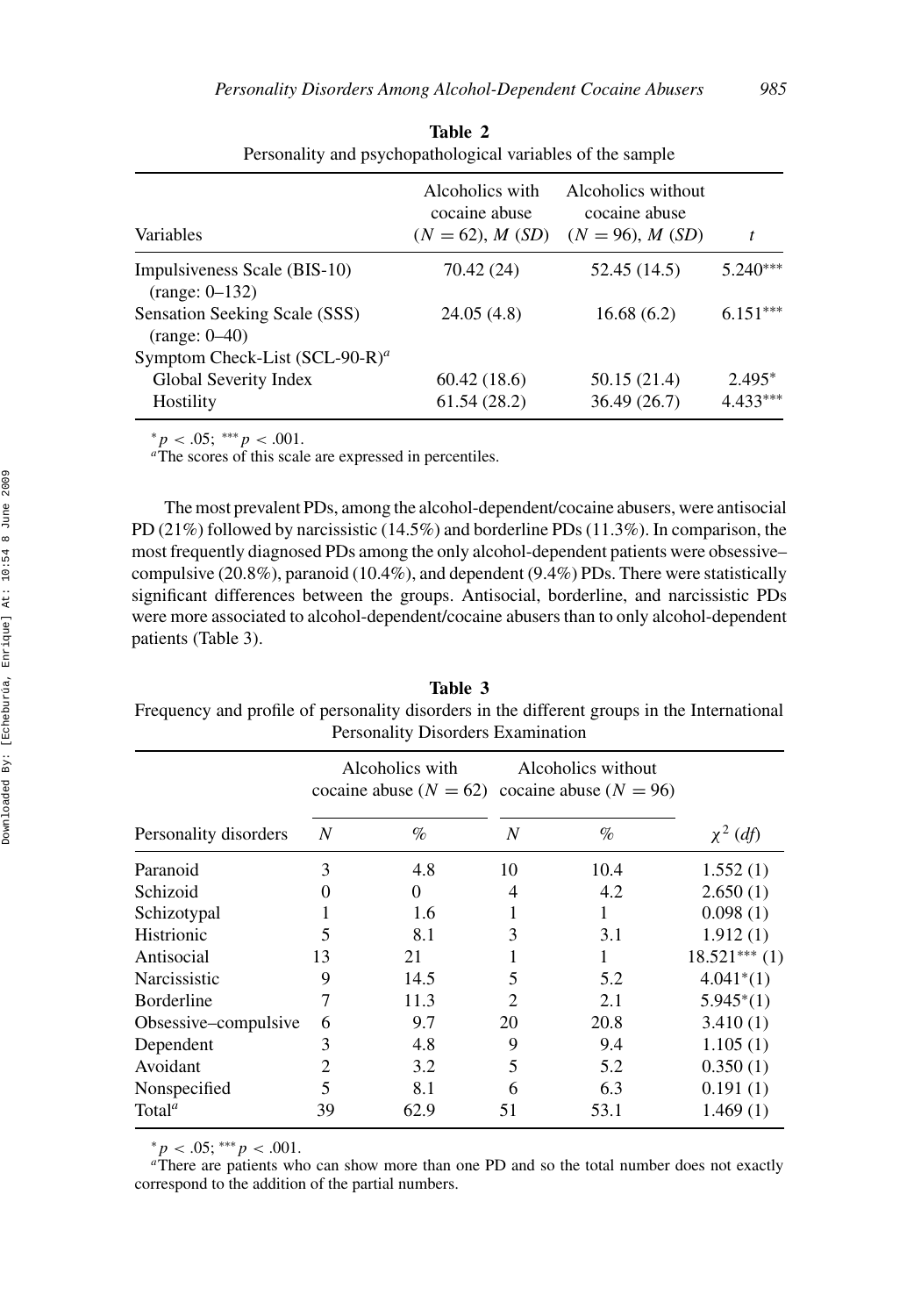|                                         |                                               | cocame ababe |                                                  |      |           |
|-----------------------------------------|-----------------------------------------------|--------------|--------------------------------------------------|------|-----------|
| Clusters of<br>personality<br>disorders | Alcoholics with<br>cocaine abuse ( $N = 62$ ) |              | Alcoholics without<br>cocaine abuse ( $N = 96$ ) |      |           |
|                                         | Ν                                             | $\%$         |                                                  | $\%$ | $\chi^2$  |
| Cluster A                               |                                               | 6.5          | 15                                               | 15.6 | 2,996     |
| Cluster B                               | 27                                            | 43.5         | 9                                                | 9.4  | 25,005*** |
| Cluster C                               | 10                                            | 16.1         | 30                                               | 31.3 | $4,556*$  |

**Table 4** Clusters of personality disorders in alcohol-dependent patients with and without cocaine abuse

<sup>∗</sup>*p <* .05; ∗∗∗*p <* .001.

Cluster A: paranoid, schizoid, and schizotypal.

Cluster B: histrionic, antisocial, narcissistic, and borderline.

Cluster C: obsessive-compulsive, dependent, avoidant.

With respect to the three clusters of PDs, the presence of cluster B was higher among the alcohol-dependent/cocaine abusers  $(N = 27, 43.5\%)$  than in the only alcohol-dependent patients group ( $N = 9$ ; 9.4%). In comparison, the presence of cluster C was higher among the alcohol-dependent patients ( $N = 30$ ; 31.3%) than in the alcohol-dependent/cocaine abusers group ( $N = 10$ ; 16.1%). These differences were statistically significant ( $\chi^2 =$ 25.005,  $p < .001$ ;  $\chi^2 = 4.556$ ,  $p < .05$ , respectively; Table 4).

#### **Discussion**

This is the first study in which alcohol-dependent patients and alcohol-dependent/cocaine abusers were compared regarding the rate and profile of PDs. This study revealed that there were some relevant differences about PDs among alcohol-dependent patients who were also diagnosed as manifesting or not manifesting cocaine abuse.

Our data corroborate earlier studies in which substance users were found to be impulsive, hostile, and sensation seekers (Bevins, 2001; Echeburúa and Fernández-Montalvo, 2008; Fernández-Montalvo and Echeburúa, 2004; van den Bosch, Verheul, and van den Brink, 2001). The most salient finding is that more than half of all patients met IPDE diagnostic criteria for a PD: 53.1% in the group of alcohol-dependent patients and 62.9% in the group of alcohol-dependent/cocaine abusers (62.9%). It should be noted that these rates are very high when compared with 21.7% of nonaddicted patients and 6.8% of the healthy controls in a recent study (Echeburua et al., 2007). These findings are consistent with those found by other studies (DeJong et al., 1993; Driessen et al., 1998; Fernández-Montalvo et al., 2006; Grant et al., 2004; Morgenstern, Langenbucher, Labouvie, and Miller, 1997; Nurnberg, Rifkin, and Doddi, 1993; Pettinati et al., 1999; Powell and Peveler, 1996).

This study documents the profile of who do and do not manifest cocaine abuse. With respect to the types of PDs, antisocial, narcissistic, and borderline PDs were more associated with alcohol-dependent/cocaine abusers than with only alcohol-dependent patients, who were more likely to be obsessive–compulsive, paranoid, and dependent. Unlike other studies, where the average number of PD diagnoses was generally two to four (DeJong et al., 1993; Driessen et al., 1998), the average number of diagnosed PDs for each subject in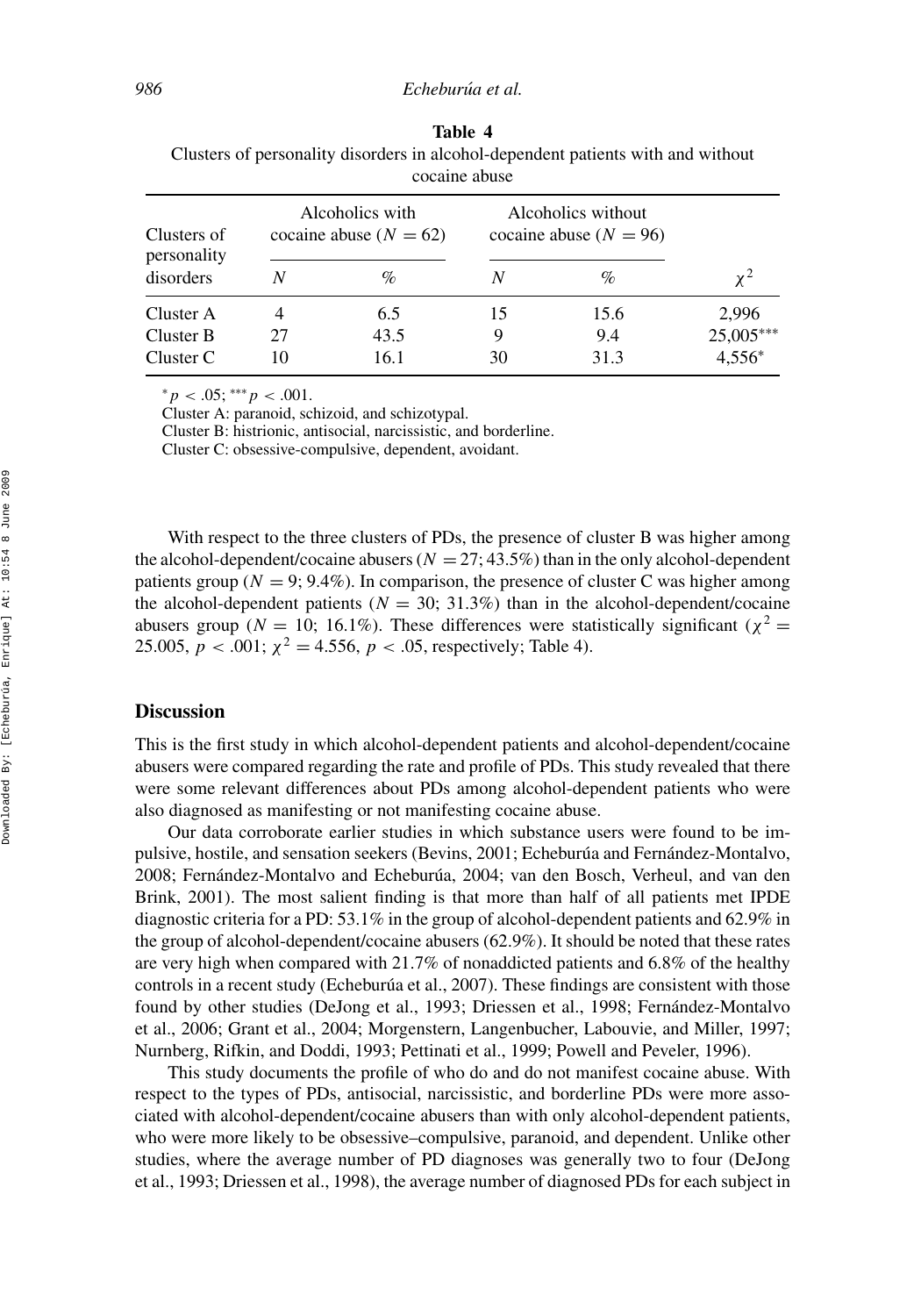our study was one. The other salient finding, with respect to the three clusters of PDs, is that cluster B is more present in alcohol-dependent/cocaine abusers, whereas alcohol-dependent patients are more frequently included in cluster C PDs.

#### *Study Limitations*

One limitation in this study is that a different result might be found in a sample of alcoholdependent people (with or without cocaine abuse comorbidity) drawn from the general population (Grant et al., 2004). In addition, the participants only represented the alcoholdependent patients in outpatient treatment. This study does not deal with the homeless or people belonging to the socioeconomically lower class with many psychosocial problems (no job, no partnership, no home, etc.) who in Spain tend to underutilize health care resources. This study relates to more integrated patients, although it includes some manifesting severe alcohol dependence. The advantage of this approach is that it is possible to study alcoholism in itself, independently from social deprivation. However, when all alcohol-dependent patients are considered as a single category, we can inadvertently "homogenize" heterogeneous groups and processes. Accordingly, the findings should be considered with the necessary caution.

Further research should take into account other relevant variables related to substance abuse, such as, for example, interpersonal relationships or social deprivation. The specific instrument (IPDE) does not detect relevant features of the patients who are related to substance abuse. That is the case, for example, of interpersonal relationships, which are often damaged among substance users who previously had good relationships. Structured interviews should pay attention to this relevant area.

This study has both theoretical and applied implications. The accurate understanding of PDs in different types of alcohol-dependent patients could help to guide further research regarding prognosis and treatment decisions according to the patient's personality pattern. Dimensional approaches to PD diagnosis could yield more accurate information (Ullrich, Borkenau, and Marneros, 2001). And, finally, specific gender differences should be dealt with in further research in order to corroborate these preliminary conclusions.

# **RESUM ´ E´**

## **Désordres de personnalité chez des patients dépendants de l'alcool avec ou sans abus de coca¨ıne: une etude pilote comparative. ´**

Dans cette étude sont analysés comparativement les troubles de la personnalité (TP) chez des patients alcoolo dépendants avec ou sans abus de coca ne. L'échantillon est composé de 158 sujets qui se sont rendus à un centre de jour. 39 alcoolo dépendants/abuseurs de cocaïne (62,9%) et 51 uniquement alcoolo dépendants (53,1%) montrent au moins un trouble de la personnalité, sans différence entre les groupes. Les TP les plus fréquents chez les alcoolo dépendants /abuseurs de coca ne sont: antisocial  $(21\%)$ , narcissique  $(14,5\%)$  et borderline  $(11,3\%)$ . Les TP les plus fréquents dans le groupe des uniquement alcoolo dépendants sont: obsessionnel compulsif  $(20.8\%)$ , paranoï aque  $(10.4\%)$  et dépendant  $(9,4\%)$ . On a pu observer une différence significative entre les groupes. En dernier lieu, nous commenterons les limites de cette étude.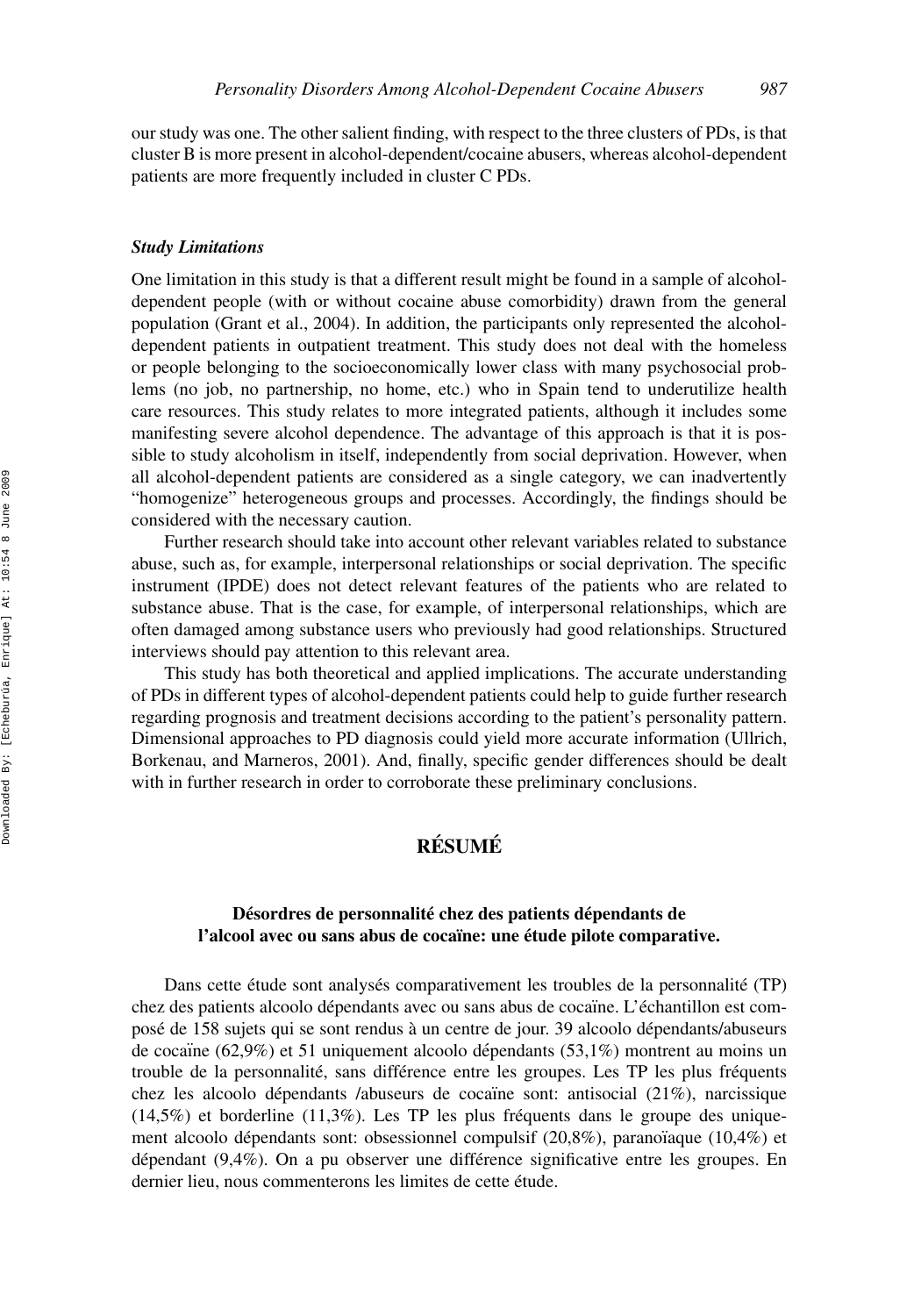### **RESUMEN**

## **Trastornos de personalidad en pacientes con dependencia alcoholica ´ con o sin abuso de coca´ına: Un estudio-piloto comparativo**

En este estudio se analizan comparativamente los trastornos de personalidad (TP) en pacientes alcohol-dependientes con o sin abuso de cocaína. La muestra constó de 158 sujetos que acudieron a una cl´ınica ambulatoria. 39 alcohol-dependientes/abusadores de cocaína (62,9%) y 51 sólo alcohol-dependientes (53,1%) mostraron al menos un trastorno de personalidad, sin diferencias entre los grupos. Los TP más frecuentes en los alcohol-dependientes/abusadores de cocaína fueron: antisocial  $(21\%)$ , narcisista  $(14,5\%)$  y límite  $(11,3\%)$ . Los TP más frecuentes en los sólo alcohol-dependientes fueron: obsesivocompulsivo (20,8%), paranoide (10,4%) y dependiente (9,4%). Hubo diferencias significativas entre los grupos. Por último, se comentan las limitaciones de este estudio.

### **THE AUTHORS**



**Enrique Echeburúa**, Ph.D., has been a professor of clinical psychology at the University of the Basque Country, Spain, since 1979. He has published more than 300 papers and book chapters, mostly in the areas of anxiety disorders, pathological gambling, sexual aggression, and family violence. He has lectured extensively around the world and is the recipient of several awards related to research contribution. His interests are reading, sports, and history.

**Ricardo Bravo de Medina**, Ph.D., is a clinical psychologist who has been working in the field of addictions and clinical psychology for more than 10 years. His research and teaching interests include alcohol and drugs abuse and personality disorders. His interests are music (piano), reading, sports (soccer, golf), and computer science.

**Javier J. Aizpiri**, M.D., is a neuropsychiatrist who has been working in the field of addictions for more than 30 years. His research and teaching interests include alcohol and drugs abuse, free peripheral amino acids, the cerebral cartography, and its interrelationship in the diagnosis and treatment of alcohol dependence, depression, stress, anxiety, and dementia. His interests are reading and ecological agriculture.

### **References**

American Psychiatric Association. (2000). *Diagnostic and statistical manual of mental disorders*(4th ed. rev.). Washington, DC: American Psychiatric Association.